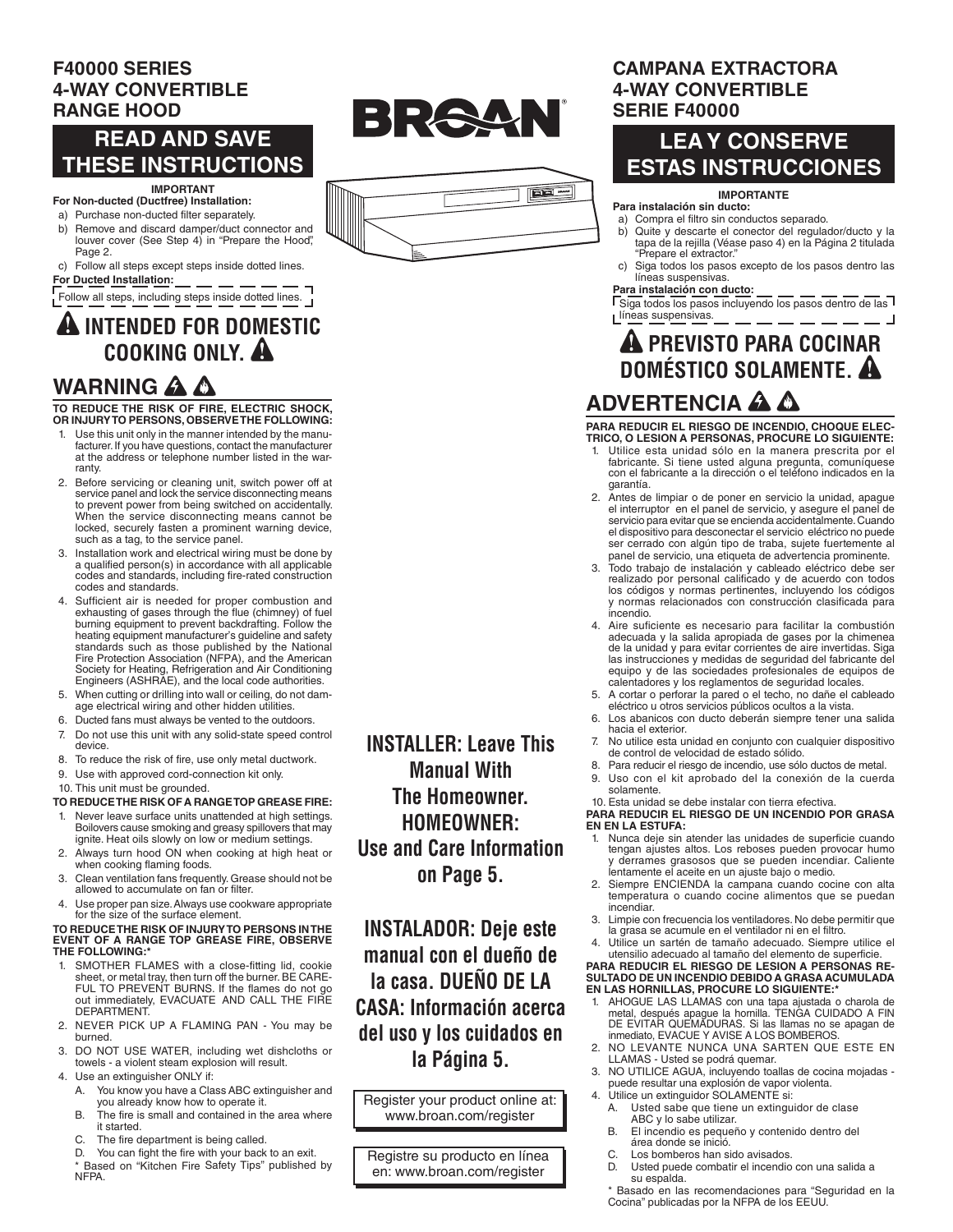# **CAUTION**

- For indoor use only.
- 2. For general ventilating use only. Do not use to exhaust hazardous or explosive materials and vapors.
- 3. To avoid motor bearing damage and noisy and/ or unbalanced impellers, keep drywall spray, construction dust, etc. off power unit.
- 4. Your hood motor has a thermal overload which will automatically shut off the motor if it becomes overheated. The motor will restart when it cools down. If the motor continues to shut off and restart, have the hood serviced.
- 5. For best capture of cooking impurities, your range hood should be mounted 18-24" above the cooking surface.
- 6. Please read specification label on product for further information and requirements.

# **TOOLS AND MATERIALS REQUIRED**

### TOOLS

- $\Box$  Drill, electric or ratchet drive
- $\Box$  1-1/4" Spade bit
- $\Box$  Common head and phillips head screwdriver
- $\Box$  Pliers
- $\Box$  Tape measure or ruler and pencil
- **For Ducted Installations ONLY:**
- 

### $\Box$  Saber saw or drywall saw  $\Box$  Metal snips

- MATERIALS
- $\Box$  Electrical wiring and supplies of type to comply with local codes
- $\Gamma_{\Box}$  Roof or wall cap
- $\Box$  Roof cement or caulk
- $\Box$  Duct and duct tape

For Installation on Kitchen Cabinets with Recessed Bottoms Only:

- $\Box$  Two 1" x 2" x 12" (approximate length) wood strips (purchase locally)
- $\Box$  Four 1-1/4" long flat head wood screws (purchase locally) to fasten strips to cabinet bottom

# **PLANNING DUCTWORK INSTALLATION**

Begin planning ductwork by deciding where the duct will run between the range hood and the outside. For best performance, use the shortest possible duct run and a minimum number of elbows. There are several choices shown -  $FIGS. 1A - 1E$ .

In more complex ducting situations, a 3-1/4" rectangular ducting range hood can be converted to a round duct<br>by means of a transition.

**FIG. 1A.** Ducting directly through the wall (for range hoods mounted on an exterior wall). Shown are two ways to duct through an outside wall. If a wall cap is used directly off the back of the hood, special care must be taken to make sure that the damper in the damper/duct connector on the hood and damper in the wall cap do not interfere with each other when the hood is operating. This could result in either inadequate air delivery or back drafts. If this condition does exist, remove the hood damper flap. Sometimes when using a wall cap it is easier to duct vertically and then use an elbow as shown in FIG. 1B.

**FIG. 1C.** Ducting straight up through the roof using 3-1/4" x 10" rectangular duct. (For single story installations.)

FIG. 1D. Ducting between the ceiling joists (for multistory installations) or through the soffit space above the cabinets (where the soffit connects to an outside wall).

**FIG. 1E.** Straight up through the roof using 3-1/4" x 10" to 6" round duct transition and 6" round duct (for singlestory installations).

FIG. 1F. Straight up through the roof using 7" round duct (for single-story installations).



# **PRECAUCION**

- Para el uso de interior solamente.
- 2. Solamente para uso general de ventilación. No utilice para descargar materiales o vapores riesgosos o explosivos.
- 3. Para evitar daños al motor y evitar que las navajas del abanico emitan mucho ruido o estén fuera de balance, mantenga el motor libre de pelusa, polvo, etc.
- 4. El motor de su extractor tiene dispositivo de sobrecarga térmica, al cual automáticamente apagará el motor si se sobrecalienta. El motor funcionará de nuevo cuando se enfríe. Si el motor continua apagándose y arrancando, hágalo componer.
- 5. Para obtener mejores resultados en la captura de los vapores de la estufa, el extractor debe montarse a entre 18 y 24 plg. sobre las hornillas de la estufa.
- 6. Por favor lea la etiqueta con las especificaciones del equipo para otros requisitos y mayor información.

# **HERRAMIENTAS Y MATERI-ALES QUE SE REQUIEREN**

**HERRAMIENTAS** 

- $\Box$  Taladro, eléctrico o trinquete  $\Box$  Broca tipo pala de 1-1/4"  $\Box$  Destornillador de ranura o tipo phillips  $\Box$  Pinzas o tenazas  $\Box$  Medidor de cinta o regla y lápiz **Para instalaciones con ducto SOLAMENTE:**  $\Box$  Sierra tipo sable o sierra para tabiques  $\Box$  Alicate para cortar MATERIALES  $\Box$  Suministros y alambre eléctrico del tipo que cumplen con los códigos locales  $\Box$  Casquete de techo o pared  $\Box$  Cemento o pega de techa o material de calafatear o rellenar  $\Box$  Ductos y cinta aislante para ductos Para instalación en gabinetes de cocina con la parte inferior ahuecada solamente:  $\Box$  Dos tiras de madera 1" x 2" x 12" (largo aproximado) (cómpreselas localmente)
- $\Box$  Cuatro tornillos para madera de cabeza plana de 1-1/4" de largo (cómpreselas localmente) para sujetar las tiras de madera a la parte inferior de gabinete

# **PLANIFICANDO LA INSTA-LACION DE LOS DUCTOS**

Comience el trabajo de los ductos decidiendo el camino que el ducto tomará entre el extractor y la parte exterior de la casa. Para mejor rendimiento, use el camino de ducto más corto posible y un mínimo de codos. Se muestran varias<br>elecciones - FIGS. 1A - 1E.

En situaciones de paso del ducto más complejas, el extractor con conexión para ducto rectangular puede convertirse en conexión redonda usando una transición.

FIG. 1A. Pasando el ducto directamente a través de la pared (para los extractores que están instalados en una pared exterior). Se muestran dos maneras de pasar el ducto a través de la pared exterior. Si se usa un casquete de pared directamente en la parte de atrás del extractor hay que asegurarse que el regulador en el conector entre ducto y<br>regulador en el extractor, y el regulador en el casquete de pared no interfieran el uno con el otro cuando el extractor esté operando. Esto podría resultar en paso de aire inadecuado o corrientes invertidas.Si esta condición existe, quite la hoja instalada en el regulador del extractor. A veces cuando se usa un casquete de pared es más fácil pasar el ducto verticalmente y usar un codo como se muestra en FIG. 1B.

**FIG. 1C.** Haciendo un ducto directamente al techo usando un ducto rectangular de 3-1/4" x 10" (para instalaciones en un piso solamente).

**FIG. 1D.** Instalando un ducto entre las vigas del techo (para<br>instalaciones en más de un piso) o a través del espacio de sofito arriba de los gabinetes (cuando el sofito está conectado a una pared exterior).

FIG. 1E. Directamente hacia el techo usando transición de  $3-1/4$ " x  $10$ " a un ducto redondo de 6" y ducto redondo de 6" (para instalaciones de un piso).

FIG. 1F. Directamente hacia el techo usando ducto redondo de 7" (para instalaciones de un piso).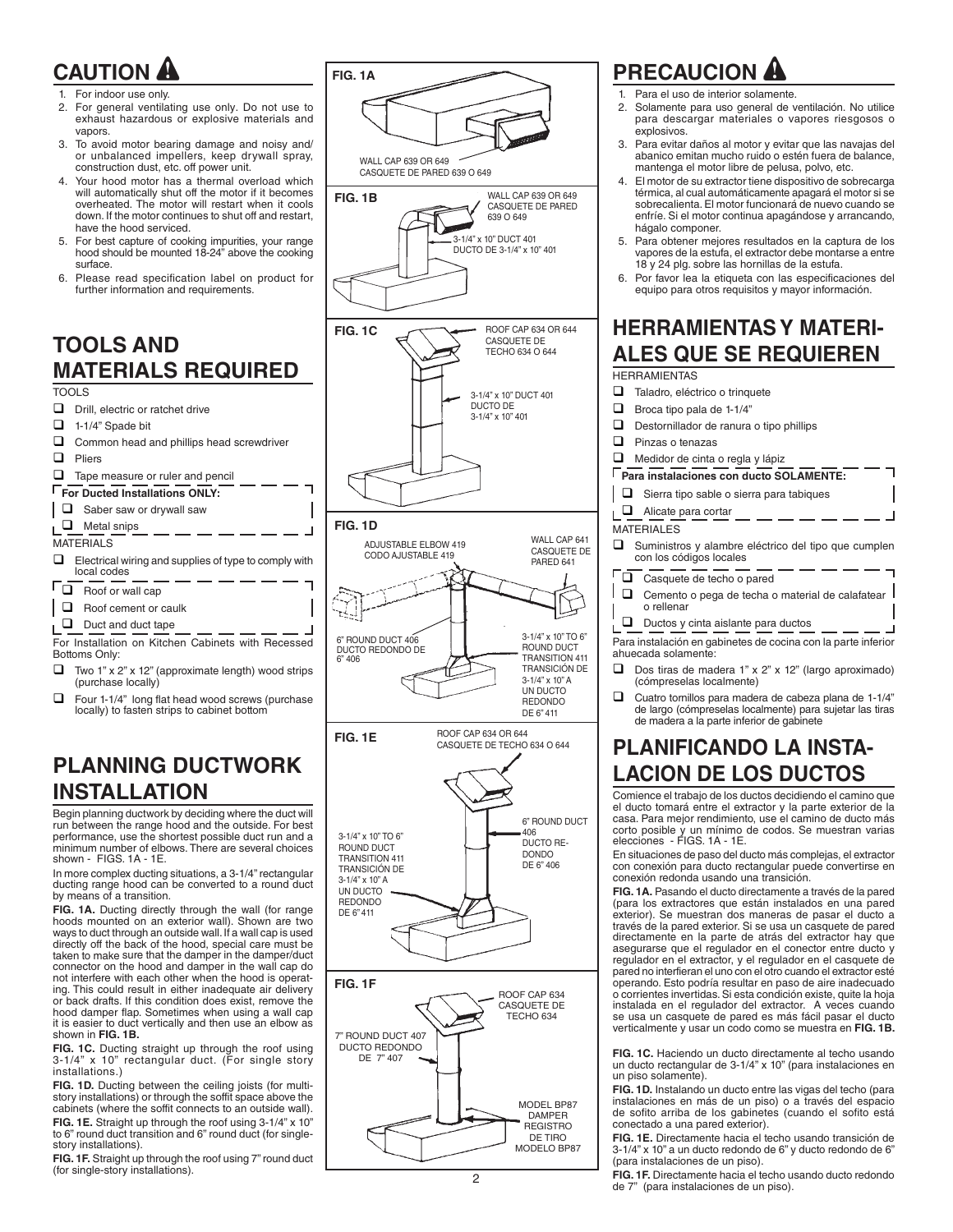# **PREPARING THE RANGE HOOD**

1. Unpack hood and check contents. You should receive:

### 1 - Aluminum Filter

1 - 3-1/4" x 10" Damper/Duct Connector (mounted inside of hood for shipping only) (Save screws for mounting.)

1 - 7" Round Duct Plate (mounted on top of hood) (not shown) (Save screws for mounting.)

- 2. Remove 7" round duct plate from top of hood. Set duct plate aside - with mounting screws.
- Remove wiring box cover. Under cover find: 1 - Plastic Bag containing loose mounting hardware

#### **For Ductfree Installations Only:**

For ductfree installation, remove louver cover from front (or inside) of hood. (FIG. 3)

NOTE Louvers on front of hood must be open and visible for hood to function in ductfree mode.

5. Remove either top or rear electrical knockout depending upon whether wiring will enter hood from wall or cabinet. (FIG. 4)

### **DUCTED INSTALLATION ONLY**

NOTE Louver cover must be installed as shown in

- Figure 3 to function in ducted mode. 6. Remove appropriate duct knockout on hood by inserting screwdriver into edge of knockout and breaking tabs holding knockout to hood.You may have to tap screwdriver with hammer to break tabs. Peel knockout back with pliers. (FIG. 5)
- 7. Fit damper/duct connector over opening and secure in place with black sheet metal screws.  $(FIG \n6)$
- Hinge pins and damper/duct connector should be toward top of hood for ducting through wall or toward back of hood for ducting through cabinet above hood. Seal joint between damper/duct connector and hood with duct tape.
- 8. **7" round ducted discharge only:** Re-install 7" round duct plate removed in Step #2 under "PREPARING THE RANGE HOOD" section. **For best performance, line up the 7" round duct plate with the 7" round opening on hood.** Mount duct plate to hood with 2 screws from<br>duct plate and 2 screws from 3¼" x 10" damper. Install a 7" round damper (purchase separately). Damper flap must open freely in direction of air flow (away from range hood).

# **PREPARING THE INSTALLATION LOCATION**

**NOTE MOUNT HOOD SO THAT BOTTOM OF HOOD IS 18"-24" ABOVE COOKING SURFACE. TOP FRONT EDGE OF HOOD SHOULD BE FLUSH WITH FRONT OF CABINET FRAME. IF DISTANCE BETWEEN WALL AND FRONT OF CABINET FRAME IS MORE THAN 12" THERE WILL BE A SPACE BETWEEN BACK OF HOOD AND WALL. THIS IS NORMAL.**

OMIT STEP 9 if range hood will be installed under cabinets with flush bottom.

- 9. (For installation on recessed bottom cabinets only) Attach a wood filler strip at each side of recessed area under cabinet. (Use two  $1$ " x  $2$ " strips cut to length.) If recess is more than 1" use thicker strips. Attach strips with 1-1/4" screws about 3" from each end. See FIG. 7.
- 10. Measure and mark the following (FIGS. 7 & 8): a) Electrical line opening

b) Duct opening

- 11. Drill four pilot holes in corners of marked duct opening as shown and cut opening with saber saw or keyhole saw
- 12. Use 1-1/4" drill bit to drill opening for electrical connection in wall or cabinet.
- 13. Hold hood up against cabinet bottom and trace keyhole slots onto cabinet bottom of filler strips.
- 14. Screw the four supplied 7/8" wood screws for mounting the hood into the exact center of the narrow end of the keyhole slots marked underneath the cabinet. Allow 3/8" of the screws to project, so the hood can be fitted into place.



### 3

# **PREPARANDO EL EXTRACTOR**

- Desempaque el extractor y revise el contenido de la caja. Usted debe de encontrar:
- 1 Filtro de aluminio<br>1 Conector de due
	- Conector de ducto/regulador de 3-1/4" x 10" (montado dentro del extractor para embarque solamente) (Guarde los tornillos para el montaje.)
- Placa del conducto redondo de 7" (montado en del extractor) (no se muestra) (Guarde los tornillos para el montaje.)
- 2. Quite la placa del conducto redondo de 7" de la parte superior de la campana. Colóquela aparte, con los tornillos de montaje
- 3. Quite la cubierta de la caja de cableado. Bajo la tapa encontrará:
	- 1 Una bolsa de plástico que contiene herrajes sueltos para instalación

#### **Para instalaciones sin ducto SOLAMENTE:**

- 4. Para instalaciones sin ducto, quite la tapa de la rejillas de la parte frontal del extractor. (FIG. 3) - NOTA
- Las rejillas que se encuentran al frente de la campana deben estar abiertas y visibles para que la campana funcione sin conducto
- 5. Quite la tapa de quitar golpeando eléctrica de arriba o atrás dependiendo en donde entra el cableado al extractor de la pared o del gabinete. (FIG. 4)

### **INSTALACION CON DUCTO SOLAMENTE**

NOTA La cubierta de las rejillas se debe instalar como se

- muestra en la figura 3 para que funcione con el conducto. 6. Quite la placa de quitar golpeando en el extractor insertando un destornillador en el filo y rompiendo las conexiones que lo sostienen al extractor. Es posible que tenga que golpear el destornillador con un martillo para romper estas uniones. Pele la tapa de quitar golpeando hacia atrás con una tenaza. (FIG. 5)
- 7. Junte el conector del regulador/ducto sobre la abertura y sujételo en su sitio con tornillos negros de metal para lámina. (FIG. 6)

Los pasadores de bisagra y el conector del regulador/ ducto deben de estar hacia la parte de arriba del extractor para pasar el ducto a través de la pared o hacia la parte de atrás del extractor para pasar el ducto a través de gabinete encima del extractor. Selle la unión entre el conector regulador/ducto con cinta de ducto. 

8. **Sólo para descargas con conducto redondo de 7":**  Vuelva a instalar la placa del conducto redondo de 7"<br>que quitó en el paso 2 de la sección "PREPARANDO EL EXTRACTOR."Para obtener un mejor rendimiento, alinee la placa del conducto redondo de 17.8 cm  $(7")$ con la abertura redonda de 17.8 cm (7") de la campana. Monte la placa del conducto a la campana con dos tornillos desde la placa del conducto y con dos tornillos desde el tiro de 8.3 x 25.4 cm (3  $\frac{1}{4}$ " x 10"). Instale un regulador de tiro redondo de  $7<sup>n</sup>$  (se compra por separado). La aleta del regulador se debe abrir libremente en dirección del flujo de aire (en sentido contrario a la campana de la estufa).

### **PREPARANDO LA UBICACION DE LA INSTALACION NOTA**

**MONTE EL EXTRACTOR DE MANERA QUE LA PARTE INFERIOR ESTÉ 18"-24" ENCIMA DE LA SUPERFICIE DE LA COCINA. LA PARTE SUPERIOR DEL FRENTE DEL EXTRACTOR DEBE DE ESTAR A RAS CON EL FRENTE DEL ARMAZÓN DEL GABINETE. SI LA DISTANCIA ENTRE LA PARED Y LA PARTE FRONTAL DEL ARMAZÓN DEL GABINETE ES MÁS DE 12" HABRÁ UN ESPACIO ENTRE LA PARTE DE ATRÁS DEL EXTRACTOR Y LA PARED. ESTO ES NORMAL.**

OMITA PASO 7 si el extractor estará instalado debajo de un gabinete con la parte inferior plana.

9. (Para instalación en gabinetes ahuecados solamente) Sujete una tira de madera a cada lado de la parte inferior ahuecada debajo del gabinete. (Use dos tiras de madera de 1" x 2" cortadas al largo necesario.) Si el ahuecamiento es más de 1" use tiras más gruesas.<br>Sujete las tiras con tornillos de 1-1/4" a una distancia de más o menos 3" del extremo. Véase FIG. 7.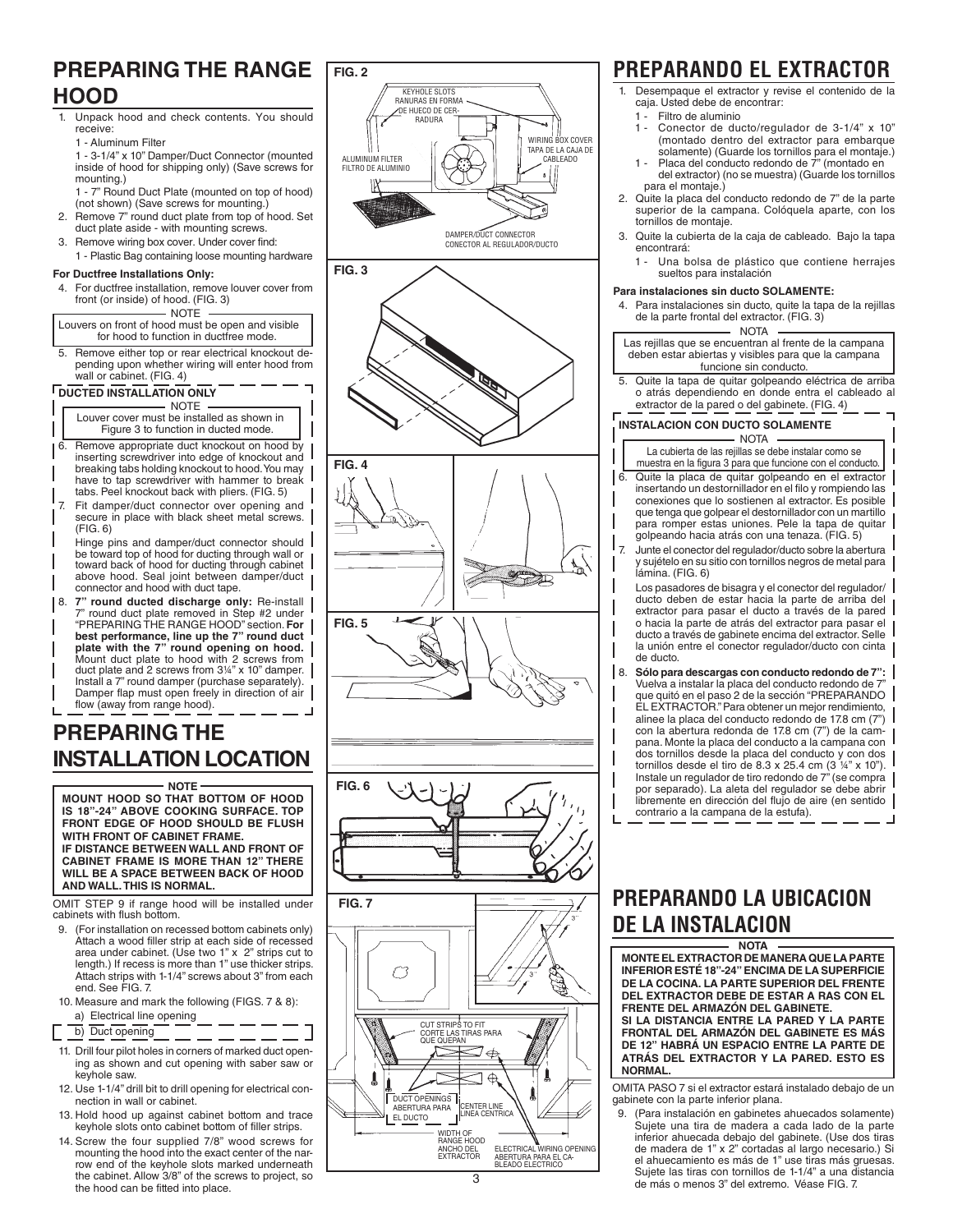# **INSTALLING THE DUCTWORK**

**NOTE THESE INSTRUCTIONS WILL FOLLOW THE PLANS MADE ON PAGE 2. START AT THE EXTERIOR AND RUN THE DUCT BACK TO THE RANGE HOOD. FOR BEST PERFORMANCE OF YOUR RANGE HOOD, USE THE SHORTEST POSSIBLE DUCT** 

**RUN AND A MINIMUM NUMBER OF ELBOWS. NEVER VENT A RANGE HOOD INTO AN ATTIC SPACE BECAUSE A BUILDUP OF GREASE WILL BECOME A FIRE HAZARD.**

**USE ONLY METAL DUCTWORK (DO NOT USE PLASTIC DUCT). ASSEMBLE SECURELY SO THAT IN CASE OF A GREASE FIRE ON THE RANGE, THE FIRE WILL BE CONTAINED IN-SIDE METAL DUCT WORK.**

**IT IS A GOOD PRACTICE TO TAPE ALL DUCT CONNECTIONS, MAKING THEM BOTH SE-CURE AND AIR TIGHT.**

15. Follow appropriate directions below for type of duct work you are installing:

#### WALL CAPS (FIG. 9)

Use a saber saw to cut a hole slightly larger than duct so duct will line up easily with hood. Install casing strips on outside walls finished in siding. Assemble the duct work and tape all joints. Run duct work back to hood. Fasten wall cap to last section of duct and nail or screw cap to wall. Seal all around flange on wall cap with caulking compound. Make sure that enough duct runs into the room so that the duct will overlap the damper/duct connector by 3/4" when the hood is installed.

#### ROOF CAPS

Cut hole in roof slightly larger than duct so duct will line up easily with hood. Trim shingles around hole so that they will fit snugly around hood of cap when cap is installed. Assemble the duct work and tape all joints. Run the duct work down to hood. Trim duct parallel to roof pitch, leaving 3/4" of duct projecting above roof. Seal all around duct with roof cement. Install roof cap, inserting back edge of cap under shingles.Seal around cap with roof cement and seal all nail heads and shingles which were cut or lifted. Make sure that enough duct runs into the room so that the duct will overlap the damper/duct connector by 3/4" when the hood is put into place.



### **DUCTO REDONDO DE 7"**



# **PREPARANDO LA UBICACION DE LA INSTALACION (CONT.)**

- 10. Mida y marque lo siguiente (FIG. 7 & 8):<br>a) Abertura para la línea eléctrica
- b) Abertura para el ducto
- 11. Perfore cuatro huecos pilotos en las esquinas ya marcadas de la abertura para el ducto como se muestra y luego corte un abertura con un serrucho sable o un serrucho para cerradura.
- 12. Usese una broca de 1-1/4" para perforar una abertura para la conexión eléctrica en la pared o gabinete.
- 13. Sostenga al extractor debajo de la parte inferior del gabinete y trace las ranuras en forma de hueco de cerradura en la parte inferior del gabinete donde se instalarán las tiras de madera.
- 14. Atornille cuatro de los tornillos de madera de 7/8" para montar el extractor en el centro exacto de la parte estrecha de la ranuras en forma de cerradura que se marcaron debajo del gabinete. Permita que 3/8" de los tornillos queden afuera, para que luego pueda instalarse al extractor en su sitio.

# **INSTALANDO LOS DUCTOS**

**NOTESE ESTAS INSTRUCCIONES SEGUIRÁN LOS PLANES HECHOS EN LA PÁGINA 2. COMIENCE EN LA PARTE EXTERIOR Y TRAIGA EL DUCTO HACIA EL EXTRACTOR.**

**PARA EL MEJOR RENDIMIENTO DE SU EXTRAC-TOR, USE EL CAMINO MÁS CORTO DE DUCTO Y UN MÍNIMO DE CODOS.**

**NUNCA DESCARGUE EL AIRE DEL EXTRACTOR EN EL ESPACIO DE LA BUHARDILLA PORQUE UNA ACUMULACIÓN DE GRASA PODRÍA CAUSAR UN INCENDIO.**

**USE SOLAMENTE DUCTOS DE METAL (NO USE DUCTOS DE PLÁSTICO). ENSÁMBLELOS BIEN DE MANERA QUE EN CASO DE QUE HUBIESE UN INCENDIO CAUSADO POR GRASA, EL INCENDIO SE QUEDARÁ CONTENIDO DENTRO DE LOS DUCTOS DE METAL.**

**ES UNA BUENA PRÁCTICA EL PONER CINTA EN TODAS LAS CONEXIONES DEL DUCTO HACIÉ-NDOLOS NO SOLAMENTE SEGUROS SI NO TAM-BIÉN A PRUEBA DE ESCAPE DE AIRE.**

15. Siga las direcciones apropiadas abajo para el tipo de ductos que esté instalando:

#### CASQUETES DE PARED (FIG. 9)

Use una sierra sable para cortar un hueco ligeramente más grande que el diámetro del ducto de manera que el ducto se alinee más fácilmente con el extractor. Instale tiras de sostén en las paredes exteriores que estén acabadas con superficie exterior de madera, aluminio o vinilo. Ensamble los ductos y ponga cinta en todas las uniones. Traiga los ductos de afuera hacia al extractor. Sujete el casquete de pared a la última sección de ducto y clave el casquete a la pared. Selle alrededor de la ceja del casquete con un compuesto para rellenar.Asegúrese que hay suficiente ducto que entra a la cocina de manera que el ducto sobrepasará y entrará dentro el conector de regulador/ducto por lo menos por 3/4" cuando esté el ducto instalado.

#### CASQUETES DEL TECHO

Corte un hueco en el techo más grande que el diámetro del ducto de manera que el ducto se alineará más fácilmente con el extractor. Recorte el tejado (tablillas de tejado) alrededor de hueco de manera que quepan apretadamente alrededor de casquete cuando éste instalado. Ensamble los ductos y ponga cinta aislante en todas las<br>uniones. Traiga el ducto hacia abajo, al extractor. Recorte el ducto paralelo a la inclinación del techo, dejando 3/4" de ducto que se proyecte más arriba de techo. Selle la abertura alrededor de ducto con cemento de techo.

Instale el casquete insertando el filo de atrás de la ceja del casquete debajo de las tablillas del tejado. Selle alrededor del casquete con cemento de techo y selle todas las cabezas de clavos y tablillas que fueron cortadas o levantadas.

Asegúrese que haya suficiente ducto que se proyecte dentro la cocina de manera que el ducto sobrepase al conector de regulador/ducto por 3/4" cuando el extractor esté en su sitio.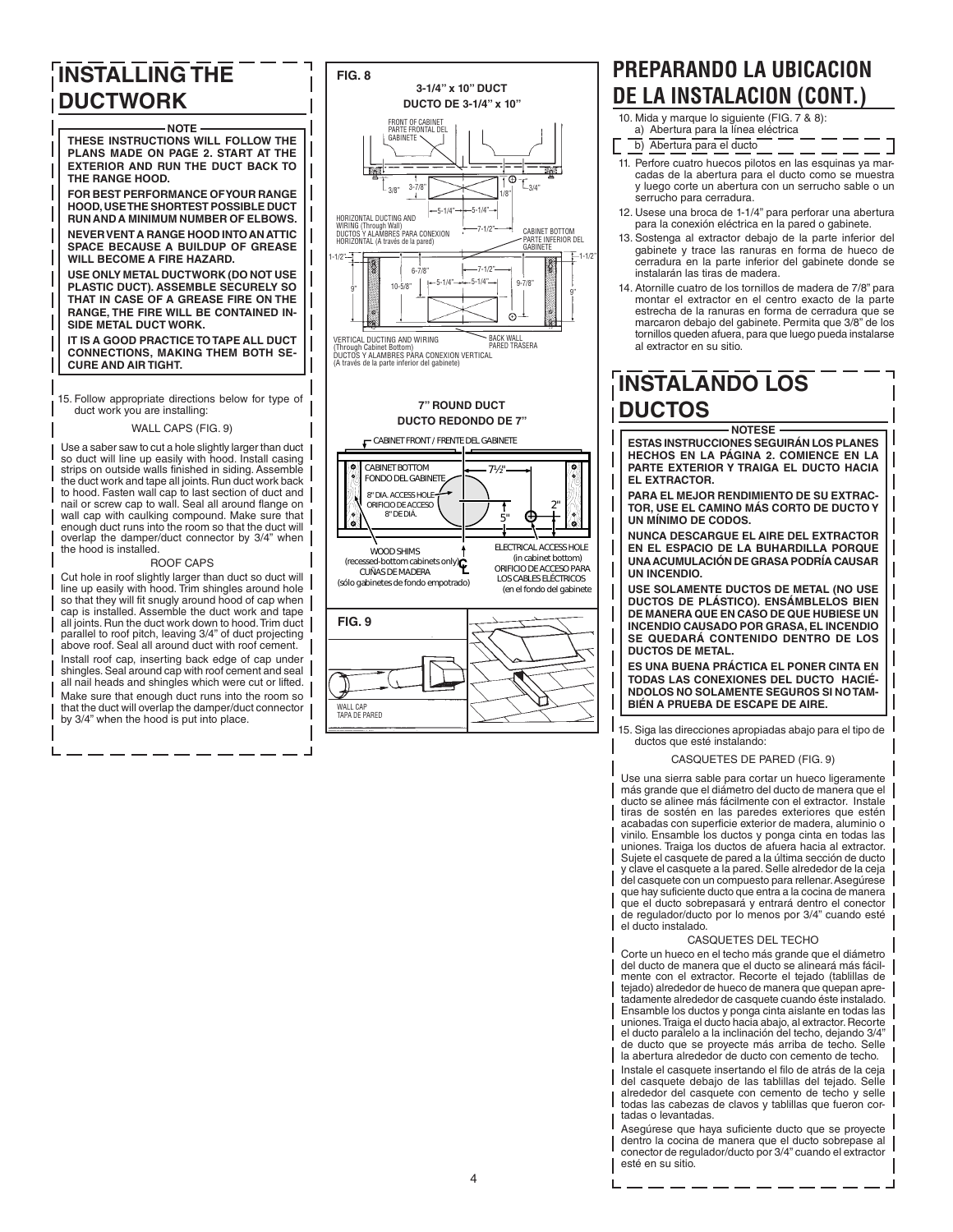# **INSTALLING THE RANGE HOOD**

- 16. Bring electrical cable through access hole drilled in wall or bottom of cabinet. Provide 6" wire leads and install proper connector for type of cable being used. Remove lock nut from connector and let prepared cable project through cabinet or wall opening so it is ready for installation into range hood. (FIG. 10)
- 17. Position hood in place so that:
	- a) Electrical line is routed through appropriate knockout opening. This step will have to be ac-complished while positioning hood. (FIG. 13)
	- b) Large part of keyhole mounting slots on hood<br>fit onto hood mounting screws projecting from<br>bottom of cabinet. (FIG. 11)
	- c) Damper/duct connector slides into duct work in wall or cabinet.
- 18. Adjust hood so the front of hood is flush with cabinet front.
- 19. Tighten the four hood mounting screws securely.
- 20. Install locknut on electrical connector and tighten securely.
- 21. Make electrical connection using wire nuts to connect white wire to white, black wire to black.Ground hood to prepared hole using green ground screw provided. (FIG. 12)
- 22. Replace wiring box cover and screw. Make sure that all wiring is safely contained inside.

#### **NOTE For Ductfree Installations Only:**

Install both filters. Make sure that ductfree filter (purchase separately) is next to fan assembly with blue side next to blade. Aluminum filter should be facing out.

### **USE AND CARE**

### **SWITCHES**

The fan and light are each controlled by a rocker switch. The light switch has two positions, "ON" and "OFF".The fan switch has three positions - "HIGH", "LOW" and "OFF".<br>("OFF" is the middle position.)

#### **CLEANING**

**Finish** Keep your range hood clean using a mild deter-<br>gent suitable for painted surfaces.

**Aluminum Filters** should be cleaned frequently with a detergent solution to avoid grease build up. They are also dishwasher safe.

### **FILTER REMOVAL**

Filters on the F40000 series hood are removed by turning filter clip to the side and lifting filter or filters out. In ducted version, turn filter retaining clip to one side and place aluminum filter under embossed retaining tabs on back of fan housing. Turn filter clip so that the low end of<br>clip holds single filter firmly in place. (FIG. 13)

In ductfree version, place both aluminum and ductfree filter under tabs on back of fan housing. Turn filter retaining clip so that high end holds both filters firmly in<br>place. Make sure ductfree filter is next to fan assembly, with blue side next to fan blade, and aluminum filter is facing out.

NOTE: Make sure that arrows on filter retaining clip point toward back and front of hood.

#### **LIGHT BULB REPLACEMENT**

Light bulb (not supplied with hood) should be 75 watts maximum. The lens covering bulb is removed by pressing the two extending tabs together until they release from the retaining slots. (FIG. 14)

#### **FAN ASSEMBLY REMOVAL**

Be sure power is disconnected. Remove filters. Remove the two screws holding the motor bracket to the<br>range hood and unplug the fan assembly. Be careful<br>not to allow fan assembly to drop when the screws are removed. (FIG. 15).







### **FIG. 10 INSTALANDO EL EXTRACTOR**

- 16. Pase el cableado eléctrico a través del hueco de acceso perforado en la pared o la parte inferior del gabinete. Suministre alambres de por lo menos 6" e instale el conector apropiado para el tipo de cable que está usándose. Quite la tuerca de traba del conector y deje que el cable preparado se proyecte a través del gabinete o abertura de pared de manera que esté listo para instalarse dentro del extractor. (FIG. 10)
- 17. Posicione al extractor en su sitio de manera que:
	- a) La línea eléctrica pase a través de la abertura de<br>quitar golpeando. Este paso se puede conseguir mientras se posiciona el extractor. (FIG. 13)
	- b) La parte más grande de las ranuras en forma de hueco de cerradura en el extractor caben sobre los tornillos montantes que están proyectándose de la parte inferior del gabinete. (FIG. 11)
	- c) El conector para el regulador/ducto se desliza sobre los ductos en la pared o gabinete.
- 18. Ajuste el extractor de manera que la parte frontal del<br>extractor esté a ras con la parte frontal del gabinete.
- 19. Ajuste los cuatro tornillos para madera apretándolos firmemente.
- 20. Instale una tuerca de traba al conector eléctrico y apriételo.
- 21. Haga la conexión eléctrica usando tuercas de alambre para conectar el alambre blanco a blanco, negro a negro.<br>Conecte el extractor a tierra a través del hueco preparado, usando el tornillo verde suministrado. (FIG. 12)
- 22. Ponga la tapa de la caja del cableado y atorníllela. Asegúrese que todo el cableado esté dentro de la caja.

#### **NOTA Para instalación sin ducto solamente:**

Instale ambos filtros. Asegúrese que el filtro (compra separado) que no necesita ducto esté más cerca del emsamblaje del ventilador con el lado azul hacia las aspas.El filtro de aluminio debe de estar en la parte exterior.

# **USO Y MANTENIMIENTO**

### **LOS INTERRUPTORES**

El abanico y el foco están controlados individualmente por un interruptor balancín. El interruptor del foco tiene dos posiciones, ENCENDIDO ("ON") y APAGADO ("OFF"). El interruptor del abanico tiene tres posiciones - ALTA ("HIGH"),<br>BAJA ("LOW") y APAGADO ("OFF"). (El interruptor para APAGADO está en la posición de en medio.) **LIMPIEZA**

**Acabado.** Mantenga el extractor limpio usando un detergente suave apropiado para superficies pintadas.

**Filtros aluminio.** Deberían limpiarse frecuentemente en una solución de detergente para evitar la acumulación de<br>grasa. Estos pueden ser lavados en la lavadora de platos.

#### **QUITANDO EL FILTRO**

Los filtros en los extractores de la serie F40000 se sacan moviendo la grampa del filtro a un lado y levantando el filtro o los filtros hacia afuera. En la versión con ductos, dé la vuelta a la grampa retentora del filtro a un lado y ponga el<br>filtro de aluminio debajo de las uñas resaltadas retentoras en la parte de atrás de bastidor del ventilador o abanico. De la vuelta a la grampa del filtro de manera que el extremo de abajo de la grampa, sostiene un solo filtro firmemente<br>en su sitio. (FIG. 13)

En la versión que no requiere ducto ponga ambos, el filtro de aluminio y el filtro que no requiere ducto bajo las grampas en la parte de atrás del bastidor del ventilador. Dé la vuelta a los sostenes retentores de manera que el extremo alto sostiene ambos filtros firmemente en su sitio. Asegúrese que el filtro que no requiere ducto esté más cerca al ensamblaje del ventilador, con el lado azul a lado de las aspas del ventilador. y el filtro de aluminio quede hacia afuera.

NOTESE: Asegúrese que las flechas en el punto donde se<br>pone las grampa retentoras apunten hacia atrás, a la parte frontal del extractor.

### **REEMPLAZO DEL BOMBILLO DE LUZ**

El bombillo de luz (que no viene con el extractor) debería de ser de un máximo de 75 vatios. El vidrio lente que cubre el bombillo sequitapellizcadolosdos sostenesqueseextienden,hastaque se salen de sus ranuras retentoras. (FIG. 14)

#### **COMO QUITAR EL ENSAMBLAJE DEL VENTILADOR**

Asegúrese que la potencia eléctrica esté desconectada. Quite los filtros.Quite los dos tornillos que sostienen el sostén del motor al extractor y desenchufe el ensamblaje de ventilador. Tenga cuidado que no permita que el ensamblaje del ventilador se caiga cuando se quiten los tornillos. (FIG. 15)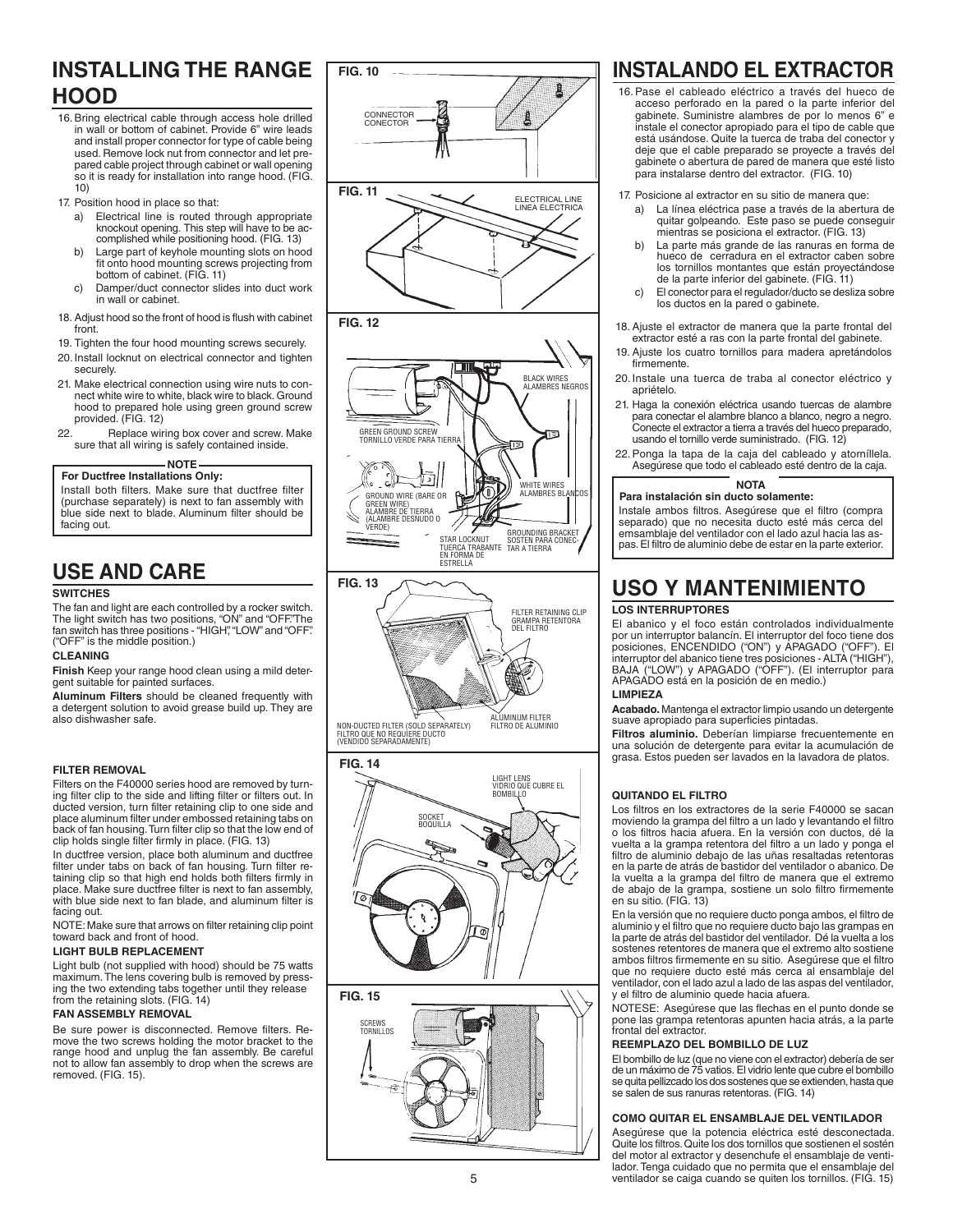#### **HOW TO AVOID A COMMON RANGE-TOP GREASE FIRE**

- Your range hood provides a protective barrier between the cooking surface and the cabinets.
- • Keep fan, filters and grease laden surfaces CLEAN according to instructions.
- Always turn hood ON when cooking at high heat to keep the cooking area and the hood cooler.
- Use high heat settings only when necessary. • Never leave cooking surface unattended. Boilover causes smoking and greasy spillovers that may ignite.
- Always use adequate-sized utensils.
- If preparing flaming foods, such as Cherries<br>Jubilee, always turn hood ON to HIGH to prevent a high heat situation which can cause damage or fire.

#### **HOW TO EXTINGUISH A COMMON RANGE-TOP GREASE FIRE**

- Never pick up a flaming pan. If dropped, flames can spread quickly.
- DO NOT USE WATER! A violent steam explosion may result.Wet dishcloths or towels are also dangerous.
- Smother flames with a close fitting lid, cookie sheet or metal trav.
- • Flaming grease can also be extinguished with baking soda or a multi-purpose dry chemical extinguisher.
- Turn off surface units if you can do so without getting burned.

#### **COMO EVITAR QUE OCURRA UN INCENDIO DEBIDO A LA GRASA QUE SE ACUMULA EN UN EXTRAC-TOR COMUN**

- • Su extractor proporciona una barrera protectora entre la superficie para cocinar y los gabinetes.
- Mantenga el abanico, los filtros y las superficies donde se acumula la grasa LIMPIAS conforme a las instrucciones.
- • ENCIENDA siempre el extractor cuando esté cocinando a fuego alto para mantener el area para cocinar y el extractor limpios.
- Utilice las hornillas de fuego alto solamente cuando sea necesario.
- • No deje las hornillas de la estufa sin atención cuando esté cocinando. El vapor o el aceite que salpique puede ocasionar un incendio |<br>o acumulación de humo.
- Siempre utilice los utensilios del tamaño adecuado.
- Si está preparando alimentos flameados, como las Cerezas a la Jubilee, ENCIENDA siempre el extractor en ALTO para evitar que el calor pueda causar algún daño o un incendio.

#### **COMO EXTINGUIR UN INCENDIO EN UN EXTRAC-TOR COMUN**

- No levante nunca una sartén que esté en llamas. Si se le cae, las llamas se pueden extender rapidamente.
- INO UTILICE AGUA PARA APAGARLO! Puede ocasionar una explosión de vapor. Las toallas de cocina mojadas también son peligrosas.
- Ahogue las llamas con una tapa ajustada o una charola.
- Las llamas provocadas por la grasa también se pueden apagar con bicarbonato de sodio o un extinguidor químico.
- Apague las hornillas si puede hacerlo sin quemarse.

### BROAN-NUTONE ONE YEAR LIMITED WARRANTY

Broan-NuTone warrants to the original consumer purchaser of its products that such products will be free from defects in materials or workmanship for a period of one year from the date of original purchase. THERE ARE NO OTHER WARRANTIES, EXPRESS OR IMPLIED, INCLUDING, BUT NOT LIMITED TO, IMPLIED WARRANTIES OF MERCHANTABILITY OR FITNESS FOR A PARTICULAR PURPOSE.

During this one-year period, Broan-NuTone will, at its option, repair or replace, without charge, any product or part which is found to be defective under normal use and service. THIS WARRANTY DOES NOT EXTEND TO FLUORESCENT LAMP STARTERS, TUBES, HALOGEN AND IN-

CANDESCENT BULBS, FUSES, FILTERS, DUCTS, ROOF CAPS, WALL CAPS AND OTHER ACCESSORIES FOR DUCTING. This warranty does not cover (a) normal maintenance and service or (b) any products or parts which have been subject to misuse, negligence, accident, improper maintenance or repair (other than by Broan-<br>NuTone), faulty installation or installation contrary to recommended installation instructions.

The duration of any implied warranty is limited to the one-year period as specified for the express warranty.<br>Some states do not allow limitation on how long an implied warranty lasts, so the above limitation may not

apply to you.<br>BROAN-MUTONE'S OBLIGATION TO REPAIR OR REPLACE, AT BROAN-NUTONE'S OPTION, SHALL BE THE<br>PURCHASER'S SOLE AND EXCLUSIVE REMEDY UNDER THIS WARRANTY. BROAN-NUTONE SHALL NOT BE LIABLE FOR INCIDENTAL, CONSEQUENTIAL OR SPECIAL DAMAGES ARISING OUT OF OR IN CONNECTION WITH PRODUCT USE OR PERFORMANCE. Some states do not allow the exclusion or limitation of incidental or consequential damages, so the above limitation or exclusion may not apply to you.

This warranty gives you specific legal rights, and you may also have other rights, which vary from state to state. This warranty supersedes all prior warranties.

To quality for warranty service, you must (a) notity Broan-NuTone at the address or telephone number below, (b)<br>give the model number and part identification and (c) describe the nature of any defect in the product or part

GARANTIA BROAN-NUTONE LIMITADA POR UN AÑO

Broan-NuTone garantiza al consumidor comprador original de sus productos que dichos productos carecerán de defectos<br>en materiales o en mano de obra por un período de un año a partir de la fecha original de compra. NO EXIST

Durante el periodo de un año, y a su propio criterio, Broan-NuTone reparará o reemplazará, sin costo alguno cualquier<br>producto o pieza que se encuentre defectuosa bajo condiciones normales de servicio y uso.<br>LA PRESENTE GA

E INCANDESCENTES, FUSIBLES, FILTROS, CONDUCTOS, TAPONES DE TECHO O PAREDES Y DEMAS ACCESORIOS PARA<br>CONDUCTOS. Esta garantía no cubre (a) mantenimiento y servicio normales o (b) cualquier producto o piezas que hayan sido utilizadas de forma errónea, negligente, que hayan causado un accidente, o que hayan sido reparadas o mantenidas<br>inapropiadamente (por otras compañías que no sean Broan-NuTone), instalación defectuosa, o instalación c

La duración de cualquier garantía implícita se limita a un período de un año como se especifica en la garantía expresa. Algunos estados no permiten limitaciones en cuanto al tiempo de expiración de una garantía implícita, por lo que la limitación

antes mencionada puede no aplicarse a usted. LA OBLIGACION DE BROAN-NUTONE DE REPARAR O REEMPLAZAR, SIGUIENDO EL CRITERIO DE BROAN-NUTONE, DEBERA SER EL UNICO Y EXCLUSIVO RECURSO LEGAL DEL COMPRADOR BAJO ESTA GARANTIA. BROAN-NUTONE NO SERA RESPONSABLE POR DAÑOS INCIDENTALES, CONSIGUIENTES, O POR DAÑOS ESPECIALES QUE SURJAN A RAIZ DEL USO O DESEMPENO DEL PRODUCTO. Algunos estados no permiten la exclusión o limitación de daños incidentales<br>o consiguientes, por lo que la limitación antes mencionada puede no aplicarse a usted.<br>Esta garantía le proporci

de estado a estado. Esta garantia reemplaza todas las garantias anteriores.<br>Para calificar en la garantía de servicio, usted debe (a) notificar a Broan-NuTone al domicilio o al número de teléfono que<br>se menciona abajo, (b defecto en el producto o pieza. En el momento de solicitar servicio cubierto por la garantía, usted debe de presentar evidencia

de la fecha original de compra. Broan-NuTone LLC, 926 W. State Street, Hartford, Wisconsin 53027 www.broan.com 800-558-1711